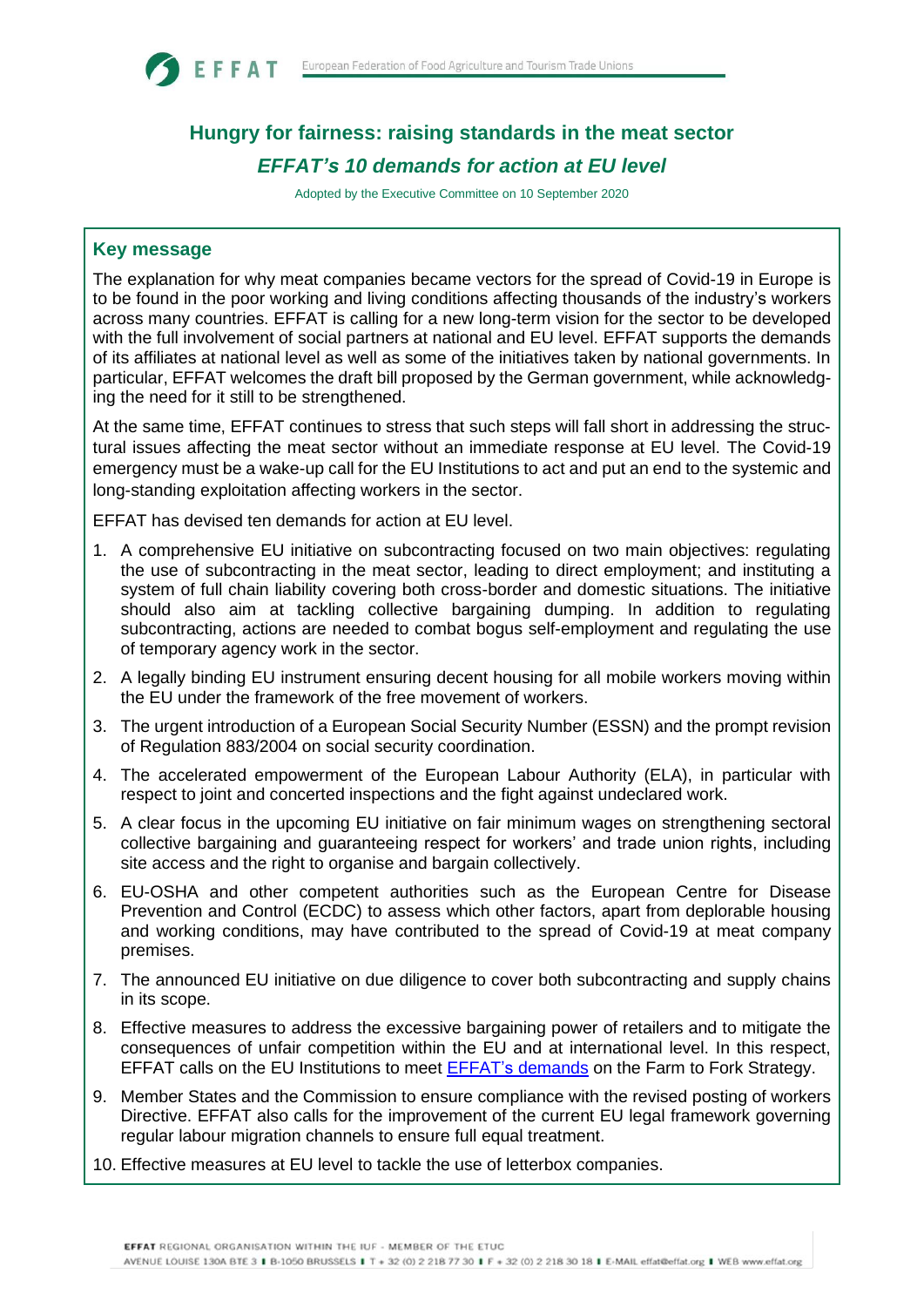# **1. Need for action and state of play**

Meat workers have been classed as essential during the current Covid-19 pandemic. However, despite this apparent new consideration, evidence shows that conditions for meat workers remain critical in several Member States, with many employers still failing to provide workers with adequate protection from the risk of contagion.

Scores of meat workers in Europe have been – and continue to be – infected by Covid-19, as several Member States still struggle to get a grip of the situation in the sector. Some meat workers have lost their lives and many others have been hospitalised. **EFFAT will never compromise meat workers safety over the unbridled drive for profits. Workers must be treated with the utmost dignity and respect.**

The pandemic has also cast **new light on the exploitative working and living conditions experienced by a huge numbers of meat workers in Europe**. Meat plants are usually labour-intensive, with workers operating in close proximity to one another. The work environment is cold and humid, often with poor ventilation systems. Muscular strains and injuries are common, as are cuts, slips and falls. Wages are low and jobs insecure. And, on top of all this, many mobile workers are forced to live in overcrowded accommodation to reduce costs or because housing is directly linked to their work contract.

For years, EFFAT and its affiliates have been denouncing these conditions and proposing remedies. There is now no more time to waste. The sector is in need of urgent and serious reform.

Low pay and poor terms and conditions are the consequence of several factors including:

- abusive subcontracting practices, the violation of temporary agency workers' rights, bogus selfemployment and, more broadly, the use of work arrangements and business practices implemented to cut costs and escape employer liability;
- 'collective bargaining dumping' through the application of less favourable collective agreements;
- job insecurity and the violation of workers' rights to organise and bargain collectively;
- shortcomings in the EU legal framework regulating the free movement of workers, social security coordination, posting, and labour migration from third countries;
- housing being coupled to work contracts and illegal wage deductions for working tools;
- the lack of sick pay;
- illegal labour intermediation and gangmaster practices;
- lack of labour inspections.

Against this backdrop, it comes as no surprise that in those countries with strong and well-functioning collective bargaining systems, working and employment conditions are decent and the number of Covid-19 outbreaks is limited, with the few cases there being managed more effectively.

Structural problems affecting the whole food chain, such as an increasing level of concentration, the excessive bargaining power of retailers, and aggressive competition at EU and international level contribute in determining a race to the bottom in terms of wages and working conditions.

Since the onset of the pandemic, EFFAT affiliates have been sharing with the Secretariat information on the number of Covid-19 clusters that have occurred in meat processing plants in their countries. This information has been collected in the Report *[Covid-19 Outbreaks in slaughterhouses and meat](https://effat.org/wp-content/uploads/2020/09/Covid-19-outbreaks-in-slaughterhouses-and-meat-processing-plants-State-of-affairs-and-demands-for-action-at-EU-level-7.09.2020.pdf)  processing plants* – *[State of affairs and demands for action at EU level](https://effat.org/wp-content/uploads/2020/09/Covid-19-outbreaks-in-slaughterhouses-and-meat-processing-plants-State-of-affairs-and-demands-for-action-at-EU-level-7.09.2020.pdf)* which also describes the challenging working and living conditions affecting meat workers in various European countries.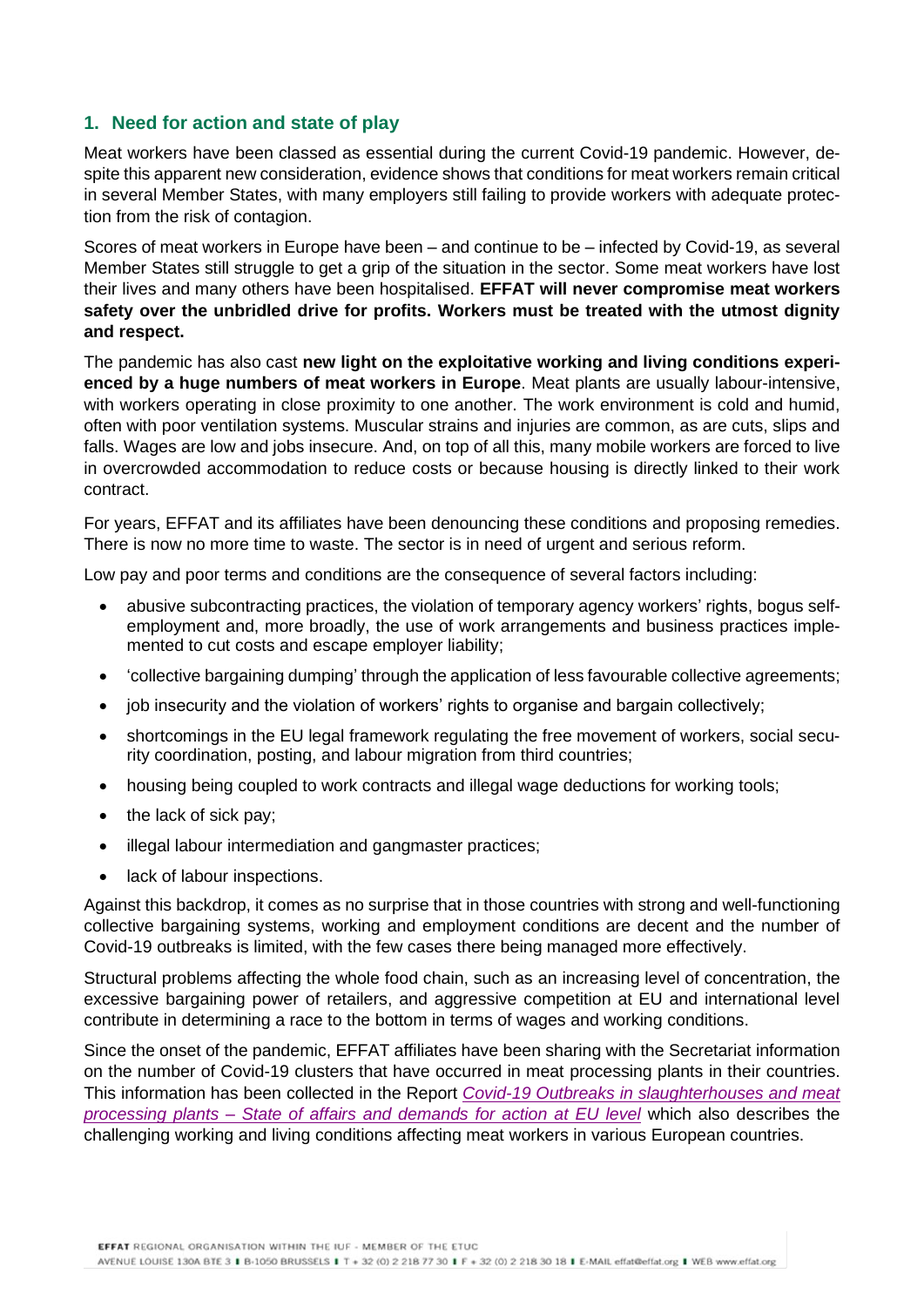# **2. A new vision for the sector: EFFAT's 10 demands for action at EU level**

The issues affecting the meat sector are far from merely national. That is why EFFAT is calling for an ambitious and strong EU response.

Covid-19 outbreaks in the meat sector must be a trigger for urgent action by the EU Institutions to put an end to the systemic and long-standing exploitation of meat workers in various countries. Additional actions are needed to tackle the unfair competition that has destroyed thousands of jobs over recent years in the sector.

**An immediate EU response is specifically necessary because the critical conditions faced by meat workers are also a consequence of the loopholes, shortcomings and inconsistencies of many areas of EU law**.

**A new vision for the meat sector must be developed with the full involvement of social partners at national and EU level. It must be holistic in approach, encompassing a wide range of aspects, from social policy to responsible consumer consumption.** 

EFFAT has identified the following 10 demands for action at EU level to relaunch the sector with a new sustainable vision:

- 1. EFFAT calls on the EU Commission to propose **a comprehensive EU initiative on subcontracting**[1] **that focuses on two main objectives:** 
	- ➢ **The initiative must regulate the use of subcontracting in the meat sector, leading to direct employment.** Subcontracting should (by definition) be used for accessory tasks that are not part of a company's core business. However, this is not the prevailing practice in the meat sector where the meat industry's core activities (e.g. slaughtering, deboning, cutting, processing, and packing), although performed in the client (meat company) facilities, are carried out by workers who are employed by subcontracting firms and subject to highly exploitation and under-protection. Action at EU level limiting the use of subcontracting in the meat sector is further justified by the strong transnational dimension that characterises the sector today. Meat companies are greatly benefiting from the freedoms of the single market; it is now time to ensure greater fairness for workers. To this end, an EU initiative in this area should also aim at **tackling the collective bargaining and wage dumping** which gives rise to unequal treatment between workers directly employed by the client and those employed along the subcontracting chain.
	- ➢ **The initiative should also require Member States to institute a general system of joint and several (full chain) liability covering sanctions, back payments and compensation in case of non-respect of the applicable legislation**. Subcontracting full chain liability should factor in a range of different subject matters including wage floors or statutory minimum wages, (circumvention and evasions of) social security contributions and taxes, undeclared work, health and safety, and (violation of) the rights to organise and bargain collectively. At national level, subcontracting chain liability systems differ significantly in terms of sectors covered, matters (e.g. minimum wages, social security contributions), and liability coverage (e.g. only one step in the chain, joint and several liability, full chain liability). At EU level, the measures regulating subcontracting liability come into force only in specific situations (e.g. public procurement, posting of workers, employment of third-country seasonal workers, and sanctions for employers hiring undocumented workers) being in most cases only an option for Member States or are limited to one step down the subcontracting chain. Furthermore, a due

<sup>[1]</sup> It is worth recalling that on 19 June 2020, the European Parliament adopted the [Resolution](https://eur02.safelinks.protection.outlook.com/?url=https%3A%2F%2Fwww.europarl.europa.eu%2Fdoceo%2Fdocument%2FTA-9-2020-0176_EN.html&data=02%7C01%7CE.Somaglia%40effat.org%7C4db41d6cfc4043df0d5408d85976e6a7%7C3f44ba0b8a1741469c8ded3e280a5848%7C0%7C0%7C637357714507302318&sdata=3YoPc%2BFInwuxIDocwj43S41FCYehR2XPIAT3F5dm6jQ%3D&reserved=0) *European [protection of cross-border and seasonal workers in the context of the COVID-19 crisis](https://eur02.safelinks.protection.outlook.com/?url=https%3A%2F%2Fwww.europarl.europa.eu%2Fdoceo%2Fdocument%2FTA-9-2020-0176_EN.html&data=02%7C01%7CE.Somaglia%40effat.org%7C4db41d6cfc4043df0d5408d85976e6a7%7C3f44ba0b8a1741469c8ded3e280a5848%7C0%7C0%7C637357714507302318&sdata=3YoPc%2BFInwuxIDocwj43S41FCYehR2XPIAT3F5dm6jQ%3D&reserved=0)* calling on the Commission to propose long-term solutions to deal with abusive subcontracting practices and to safeguard seasonal and cross-border workers employed along the subcontracting and supply chain. The resolution also acknowledges the challenges faced by temporary agency workers and "bogus self-employed workers".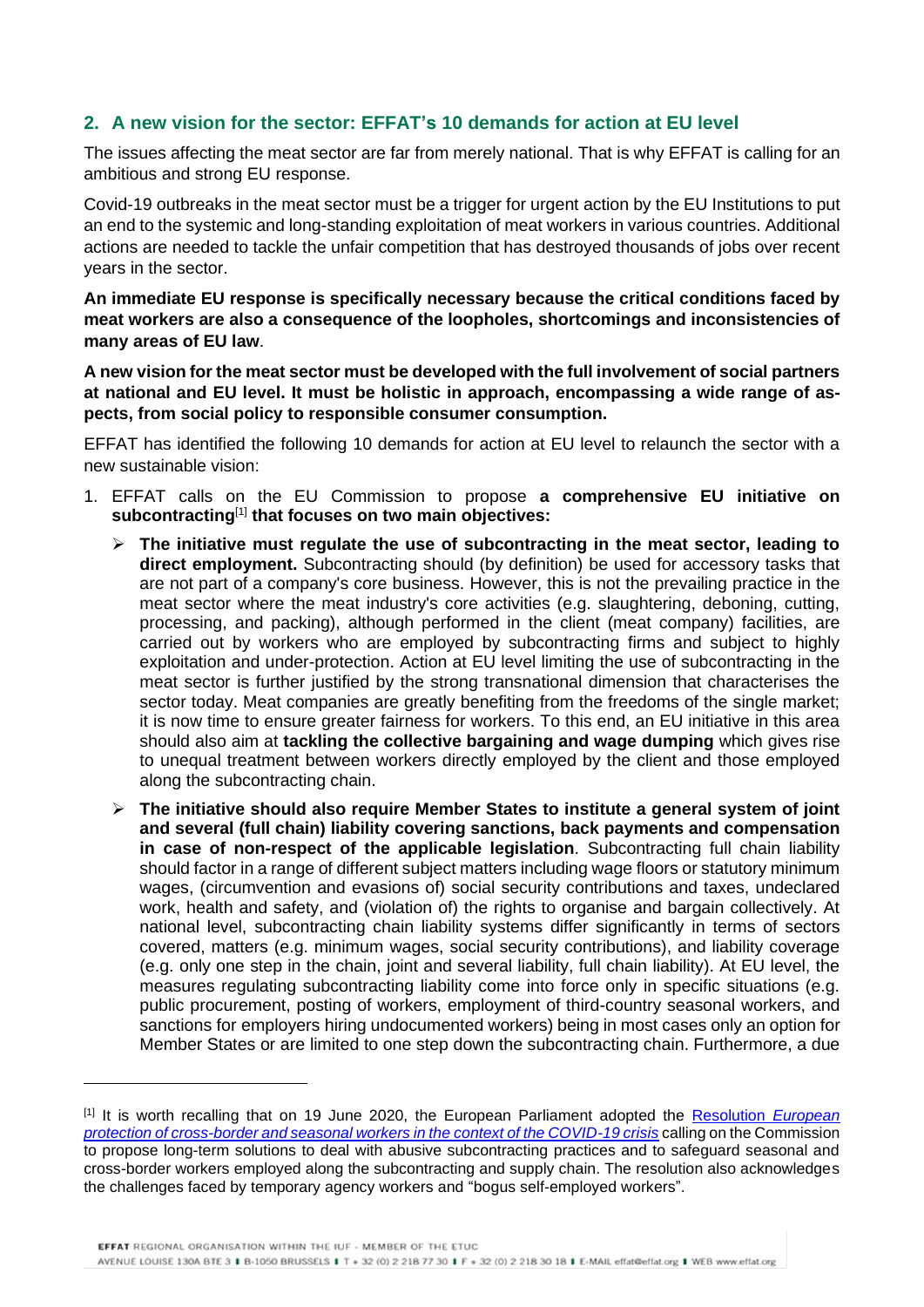diligence exception is sometimes inserted but defined at national level, not the European level. **It is now time to ensure coherence by putting forward an ambitious EU initiative that requires Member States to introduce a general full chain liability mechanism covering both cross-border and purely national situations.**

In addition to regulating subcontracting, actions are needed to tackle other business practices and work arrangements used to escape employer liability. This means in particular **combating bogus self-employment** and **regulating the use of temporary agency work.**

- 2. EFFAT calls **for a legally binding EU instrument ensuring decent housing for all mobile workers**. EFFAT welcomes the Commission [Guidelines](https://ec.europa.eu/info/sites/info/files/guidelines_on_seasonal_workers_in_the_eu_in_the_context_of_the_covid-19_outbreak_en.pdf) on *Seasonal workers in the EU in the context of the Covid-19 outbreak* issued on 16 July 2020, and calls on the Commission, the German EU Council Presidency and Member States to ensure compliance and enforcement of these Guidelines. Nevertheless, EFFAT believes the EU must go further and adopt binding measures. As also acknowledged by the Commission Guidelines, the provision of decent housing is currently missing from the applicable EU legal framework covering cross-border, seasonal and migrant workers moving across Europe within the framework of the EU free movement of workers. Despite the lack of compliance and enforcement, provisions requiring decent housing are so far only included in the legal framework regulating the posting of workers or the employment of thirdcountry national seasonal workers. Housing conditions for all mobile workers should ensure a decent standard of living according to clear criteria. The size of the accommodation must ensure social distancing.
- 3. EFFAT calls on the Commission to propose the introduction of a **European Social Security Number (ESSN).** The European Commission has previously announced that a proposal for a European Social Security Number was underway. The proposal however never materialised. The European Social Security Number would make it easier for supervisory authorities and trade unions to perform checks to ensure decent pay and working conditions by containing the necessary information to combat underpayment, fraud and social benefit abuse. EFFAT is also urging Member States **to prioritise the prompt revision of Regulation 883/2004** on the coordination of social security.
- 4. There is a crying need to **accelerate the empowerment of the European Labour Authority (ELA),** in particular with respect to joint and concerted inspections and the fight against undeclared work. The ELA could, if adequately supported, have played a crucial role during this pandemic in monitoring compliance with EU laws on labour mobility, social security coordination and provision of services. It is now long time past to make sure the ELA runs at full speed and capacity.
- 5. The upcoming **EU initiative on fair minimum wages should promote sectoral collective bargaining and guarantee respect for workers' and trade union rights including site access and the right to organise and bargain collectively. The initiative must respect national systems of industrial relations and the autonomy of social partners.**
- 6. EFFAT calls on **EU-OSHA and other competent authorities, such as the ECDC, to determine as quickly as possible the other factors, aside from deplorable housing and working conditions, which may have contributed to meat companies becoming vectors for the spread of Covid-19. Clear parameters should be established on factory and workstation layout, work organisation and ventilation requirements**. The Commission has announced a long-awaited update of the **EU Strategic Framework on Health and Safety at Work**. EFFAT welcomes this commitment and encourages the Commission **to implement the enforcement commitments on Covid-19 prevention included in the compromise revision agreed between the European Commission and the European Parliament on the Biological Agents Directive,** so as to ensure that measures against the risk of contagion are enforced throughout all workplaces in Europe. EFFAT also invites the Commission to promote further [EFFAT and](https://effat.org/wp-content/uploads/2020/03/FoodDrinkEurope-EFFAT-Guidelines-to-protect-the-health-and-safety-of-workers-in-food-business-during-COVID-19-oubreak_EN.pdf)  [FoodDrinkEurope's Joint Guidelines](https://effat.org/wp-content/uploads/2020/03/FoodDrinkEurope-EFFAT-Guidelines-to-protect-the-health-and-safety-of-workers-in-food-business-during-COVID-19-oubreak_EN.pdf) to protect the health and safety of workers in the food business during the Covid-19 outbreak. Moreover, **EFFAT demands Covid-19 is immediately recognised by the Commission as an occupational disease.**